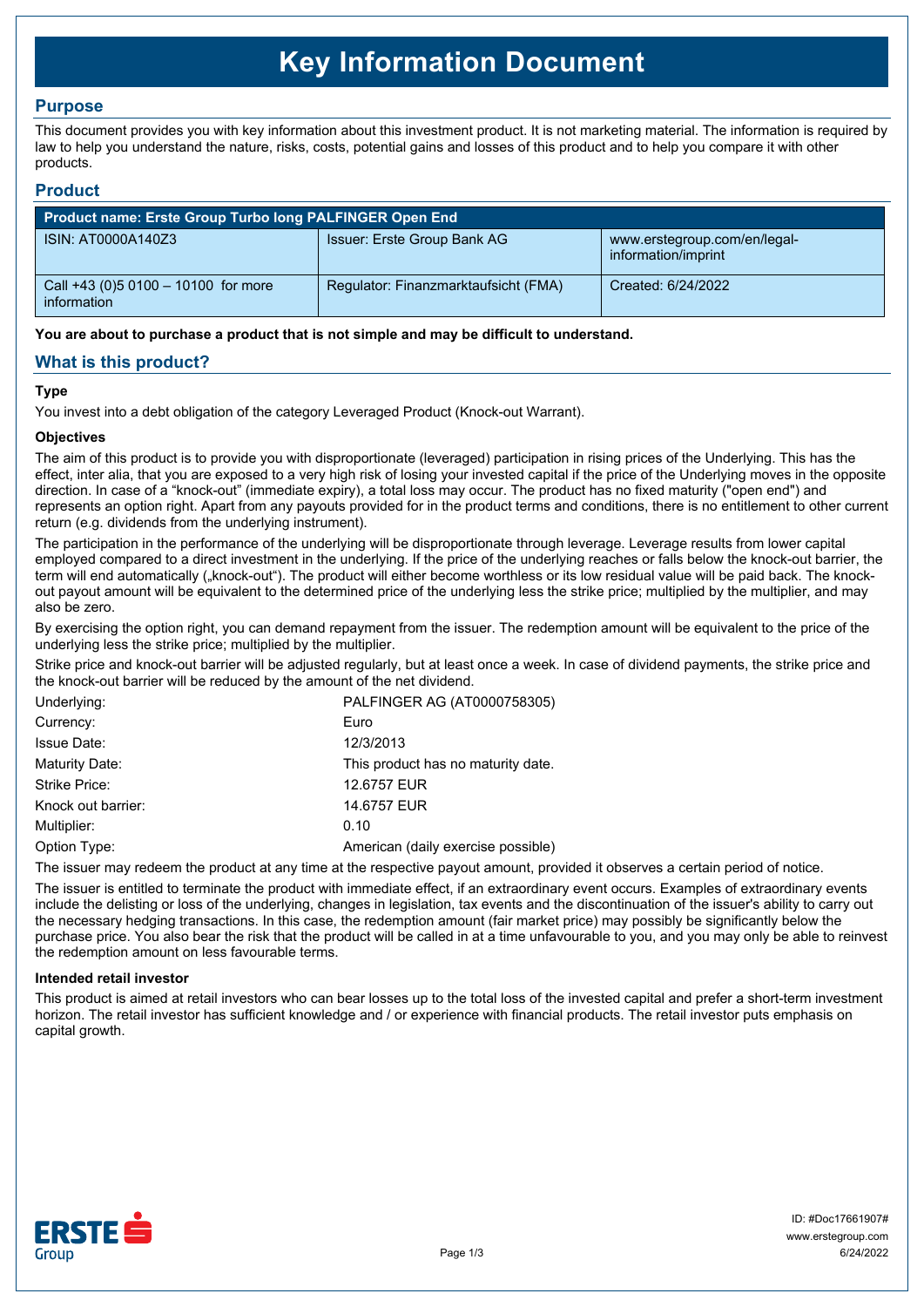# **What are the risks and what could I get in return?**

#### **Risk Indicator**



The summary risk indicator is a guide to the level of risk of this product compared to other products. It shows how likely it is that the product will lose money because of movements in the markets or because we are not able to pay you.

We have classified this product as 7 out of 7, which is the highest risk class.

This rates the potential losses from future performance at a very high level, and poor market conditions are very unlikely to impact our capacity to pay you.

**Be aware of currency risk.** If the currency of the product is different from the currency of the country in which you live, you will receive payments in a different currency, so the final return you will get will depend on the exchange rate between the two currencies. This risk is not considered in the indicator shown above.

This product does not include any protection from future market performance so you could lose some or all of your investment. If we are not able to pay you what is owed, you could lose your entire investment.

#### **Performance scenarios**

*Market developments in the future cannot be accurately predicted. The scenarios shown are only an indication of some of the possible outcomes based on recent returns. Actual returns could be lower.*

| Investment of 10,000 EUR<br><b>Scenarios</b> |                                    | 1 day<br>(recommended<br>holding period) |
|----------------------------------------------|------------------------------------|------------------------------------------|
| <b>Stress scenario</b>                       | What you might get back after cost | 7,016.98 EUR                             |
|                                              | Percentage return                  | $-29.83%$                                |
| Unfavorable scenario                         | What you might get back after cost | 8,731.15 EUR                             |
|                                              | Percentage return                  | $-12.69%$                                |
| <b>Moderate scenario</b>                     | What you might get back after cost | 9,220.44 EUR                             |
|                                              | Percentage return                  | $-7.80%$                                 |
| <b>Favorable scenario</b>                    | What you might get back after cost | 9,778.54 EUR                             |
|                                              | Percentage return                  | $-2.21%$                                 |

This table shows the money you could get back over the recommended holding period assuming that you invest 10,000 EUR. Holding the product for longer is expected to significantly affect the risk of the investment.

The scenarios shown illustrate how your investment could perform. You can compare them with the scenarios of other products. In general, the scenarios show the average return per year. If the recommended holding period is less than one year, the scenarios show the percentage return over the recommended holding period. Therefore, the comparability might be limited.

The scenarios presented are an estimate of future performance based on evidence from the past on how the value of this investment varies, and are not an exact indicator. What you get will vary depending on how the market performs and how long you keep the product.

The stress scenario shows what you might get back in extreme market circumstances, and it does not take into account the situation where we are not able to pay you.

The figures shown include all the costs of the product itself, but may not include all the costs that you pay to your advisor or distributor. The figures do not take into account your personal tax situation, which may also affect how much you get back.

# **What happens if Erste Group Bank AG is unable to pay out?**

This product is not covered by any deposit guarantee scheme. You are exposed to the risk that Erste Group Bank AG may not be able to fulfil its obligations arising from this product in the event of an insolvency (inability to pay, over-indebtedness) or from an official order ("bail-in regime"). A total loss of your invested capital is possible.

# **What are the costs?**

The Reduction in Yield (RIY) shows what impact the total costs you pay will have on the investment return you might get. The total costs take into account one-off, ongoing and incidental costs.